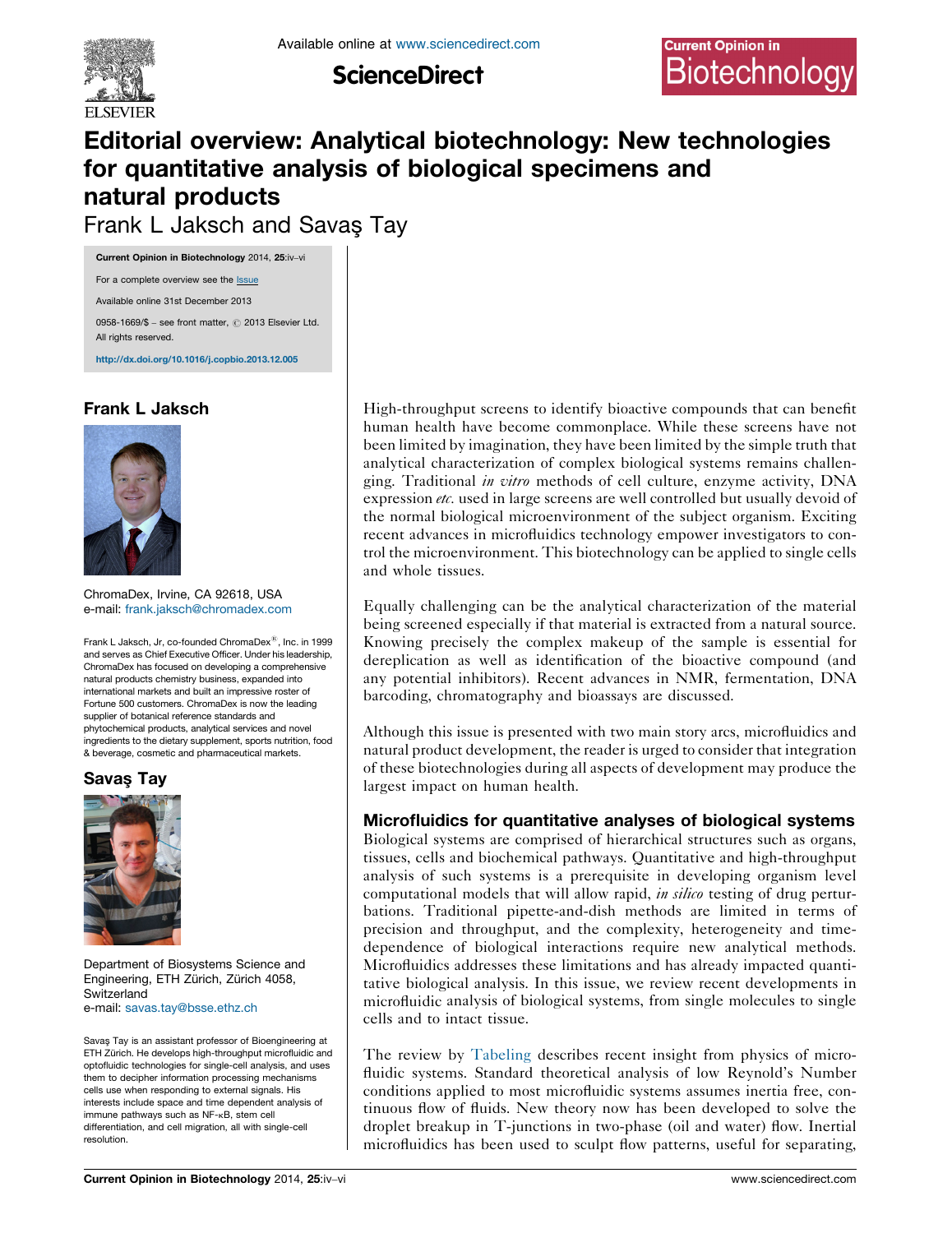sorting or combining fluids and cells. [Ren](http://dx.doi.org/10.1016/j.copbio.2013.09.004) et al. review how new materials improve the functionality of microfluidic devices and expand their applications. Elastomers such as PDMS have attractive properties such as easy fabrication by molding, inertness, gas permeability, elasticity and tight sealing, and have been to material of choice for constructing microfluidic chips. Biologists prefer plastics, however, and recent developments in fabrication techniques allowed plastic-based microfluidic chips. Hydrogels possess properties that are similar to extracellular matrix, making them useful for 3D cell culture applications. Fabricating hydrogel microstructures or infiltrating microfluidic chips with hydrogels now allow microfluidic systems that mimic in vivo tissue structures. On the other hand, PDMS based chips continue to improve. Araci and [Brisk](http://dx.doi.org/10.1016/j.copbio.2013.08.014) describe how they pushed the envelope in PDMS membrane-valve based systems by carefully optimizing multi-layer soft lithography. The size of the PDMS membrane valve has now been reduced from 100  $\mu$ m  $\times$  100  $\mu$ m to 6  $\mu$ m  $\times$  6  $\mu$ m, allowing the integration of 1 million control elements in a single, postage stamp sized device. They describe fabrication and automation of such valves in whole, and show applications of integrated chips in high-throughput biology.

The improvement of microfluidic systems in terms of precision, functionality and throughput paved the way for new applications in quantitative and systems biology. [Streets](http://dx.doi.org/10.1016/j.copbio.2013.08.013) and Huang describe how precision and efficient sample handling by provided by microfluidics made possible to analyze single-molecules in high-throughput. In vitro measurements of protein–protein and protein– DNA interactions have greatly benefited from microfluidics. Single copy measurements using digital-PCR have been applied to quantification of DNA and mRNA to detect fetal aneuploidy and point mutations in leukemia, and gene expression variations in various cancers.

Recent insight from quantitative cell studies revealed that each cell has its own composition of mRNA and proteins, creating a great degree of heterogeneity even among monoclonal populations. Single-cell analysis has become an important tool in biology and medicine. [Wea](http://dx.doi.org/10.1016/j.copbio.2013.09.005)[ver](http://dx.doi.org/10.1016/j.copbio.2013.09.005) et al. review recent applications of microfluidics to single-cell analysis, with particular attention to understanding of tissue-scale phenomena in cancer biology, stem cells, regenerative medicine, and neuroscience. The study of pathogenesis and immune response have also benefited from microfluidic single cell analysis. Culturing cells in PDMS microfluidic chips has advantages in sample handling and in performing precision measurements on individual cells, but requires careful attention to culture conditions. [Mehling](http://dx.doi.org/10.1016/j.copbio.2013.10.005) and Tay discuss the pros and cons of microfluidics over traditional technique for mammalian cell culture, and describe potential issues and their trouble shooting. Optimized microfluidic protocols now

allow automated long-term imaging of live-cells cultured under complex environments, mimicking in vivo signaling niches. Micro-organisms too can be efficiently cultured and analyzed in microfludic systems, and the review by [Okumus](http://dx.doi.org/10.1016/j.copbio.2013.08.016) et al. show how such methods can be used to decipher biological complexity. Controlled perturbation of cells in adaptation experiments address genotype and phenotype links, such as emergence of bacterial resistance to antibiotics.

Generating whole tissues and organs *in vitro* may alleviate the increasing regulatory burdens in drug testing, and microfluidic technologies show great promise in this direction. [Luni](http://dx.doi.org/10.1016/j.copbio.2013.08.015) et al. describe how new 'organ-on-chip' devices can be realized by culturing ex vivo tissues such as biopsies, or by growing intact tissues from stem cells cultured in chips. Such 'microfluidic organs' can then be combined to create multi-organ in vitro models for testing drug compounds. Culture of model animals such as nematodes or fruit-fly embryos in microfluidic chips offers unique advantages in manipulation, throughput and control. [Stirman](http://dx.doi.org/10.1016/j.copbio.2013.08.007) et al. describe recent advances in animal microsurgery in microfluidic chips, especially using optical and mechanical micromanipulation. Various drugs or genetic material can be precisely delivered into small animals, and neuronal surgery can be performed on immobilized animals. A combination of flexible PDMS membranes, local cooling or  $CO<sub>2</sub>$  exposure has been used to immobilize animals in chip.

The promise of microfluidic total analysis systems for global health applications can be realized if such systems are combined with advanced sensing devices used in consumer electronics, such as cell phone cameras. [Coskun](http://dx.doi.org/10.1016/j.copbio.2013.08.008) and [Ozcan](http://dx.doi.org/10.1016/j.copbio.2013.08.008) review the emerging computational imaging and sensing platforms for global health, and describe how they developed general field-portable and cost-effective systems using these devices.

#### Advances in biotechnology aimed at unlocking the true potential of natural products

The demand for natural products continues to increase. More natural, effective, environmentally friendly, sustainable and healthy alternatives are continuously sought in a wide array of consumer products including supplements, energy drinks, health foods, pharmaceuticals and cosmetics to name a few. However, the molecular characterization of natural products is inherently complex. Consequently, development of natural products for novel indications is fraught with pitfalls from extraction to commercialization. Initially, the process of obtaining extracts from their natural sources results in mixtures of unknown number of compounds. Identification and quantification of these compounds presents a significant challenge. This is vital for both the initial characterization of the natural product and for the quality control of